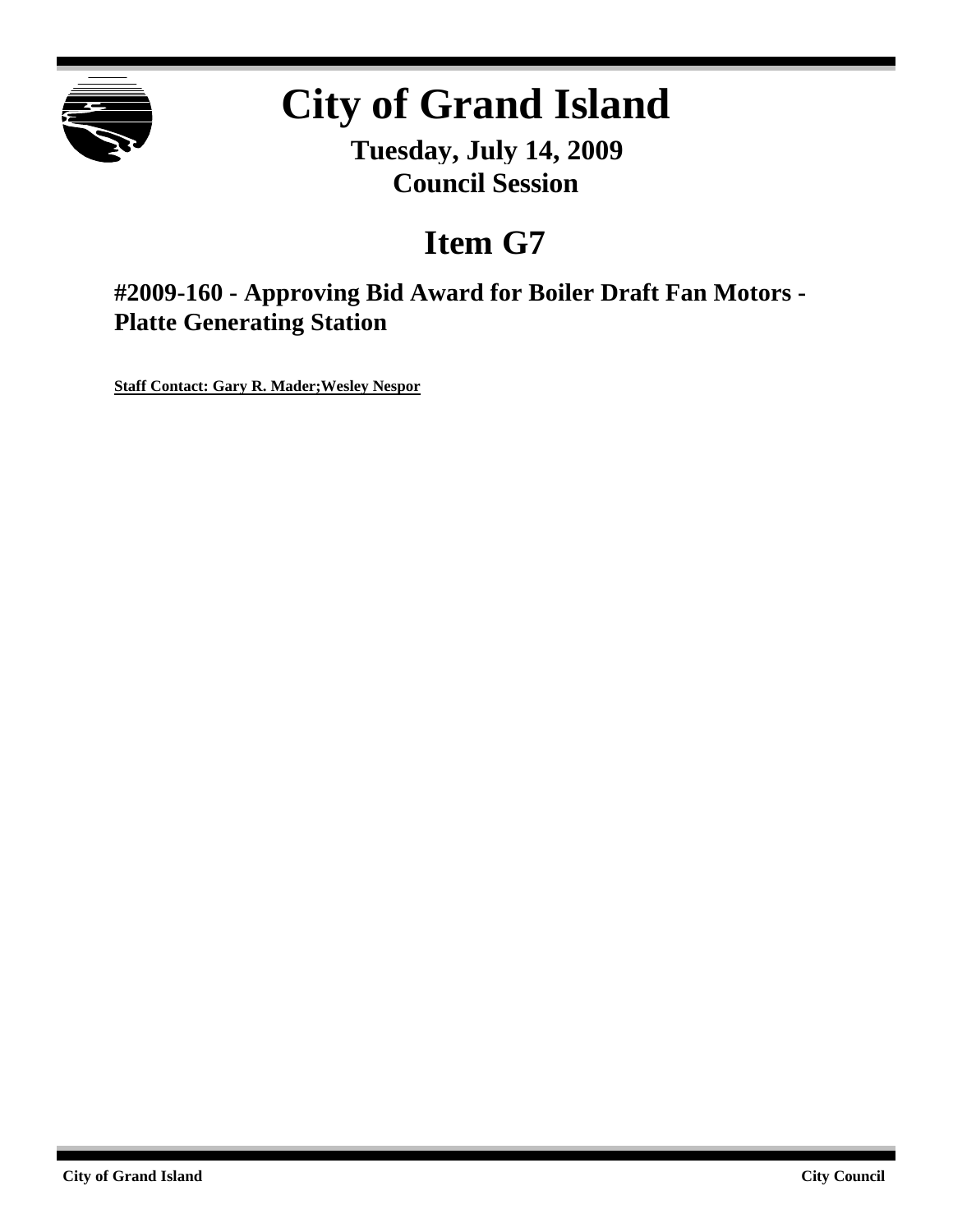## **Council Agenda Memo**

| From:                          | Gary R. Mader, Utilities Director<br>Wesley Nespor, Asst. City Attorney/Purchasing |
|--------------------------------|------------------------------------------------------------------------------------|
| <b>Meeting:</b>                | July 14, 2009                                                                      |
| Subject:                       | <b>Boiler Draft Fan Motors</b>                                                     |
| <b>Item <math>\#</math>'s:</b> | $G-7$                                                                              |
| <b>Presenter(s):</b>           | Gary R. Mader, Utilities Director                                                  |

## **Background**

The boiler at Platte Generating Station requires a controlled supply of air in its combustion process. The forced draft fan (moves air into the boiler) works along with the induced draft fan (draws exhaust gases out of the boiler) to accomplish this goal. These are large fans which require unique electric motors (1250 and 3000 horsepower, respectively) to drive each of them individually. The current motors are original to plant construction and have been in constant service for 29 years. Should either of these motors fail, operation of the plant would not be possible. Delivery times for new motors are six months. Due to the age and condition of the existing motors, plant staff recommends that replacement motors be obtained with the intent of installing the new motors and refurbishing the existing motors for use as spares. The plant engineering staff developed specifications for the replacement motors.

#### **Discussion**

The specifications for the Boiler Draft Fan Motors were advertised and issued for bid in accordance with the City Purchasing Code. Bids were publicly opened on June 2, 2009. Specifications were sent to eight potential bidders and responses were received as listed below. The engineer's estimate for this project was \$420,000.00.

| <b>Bidder</b>                         | <b>Bid Price</b> | <b>Adjusted Bid Price</b> |
|---------------------------------------|------------------|---------------------------|
| Hupp Electric, Inc. (Tatung Motor)    | \$337,345.00     | $$349,230.15*$            |
| Malloy Electric, Inc.                 | \$378,081.39     | \$379,856.42*             |
| Applied Industrial Technologies, Inc. | \$399,827.71     | \$399,827.71              |
| Hupp Electric, Inc. (WEG Motor)       | \$398,720.00     | $$426,000.40*$            |

\*Bid price adjusted for sales tax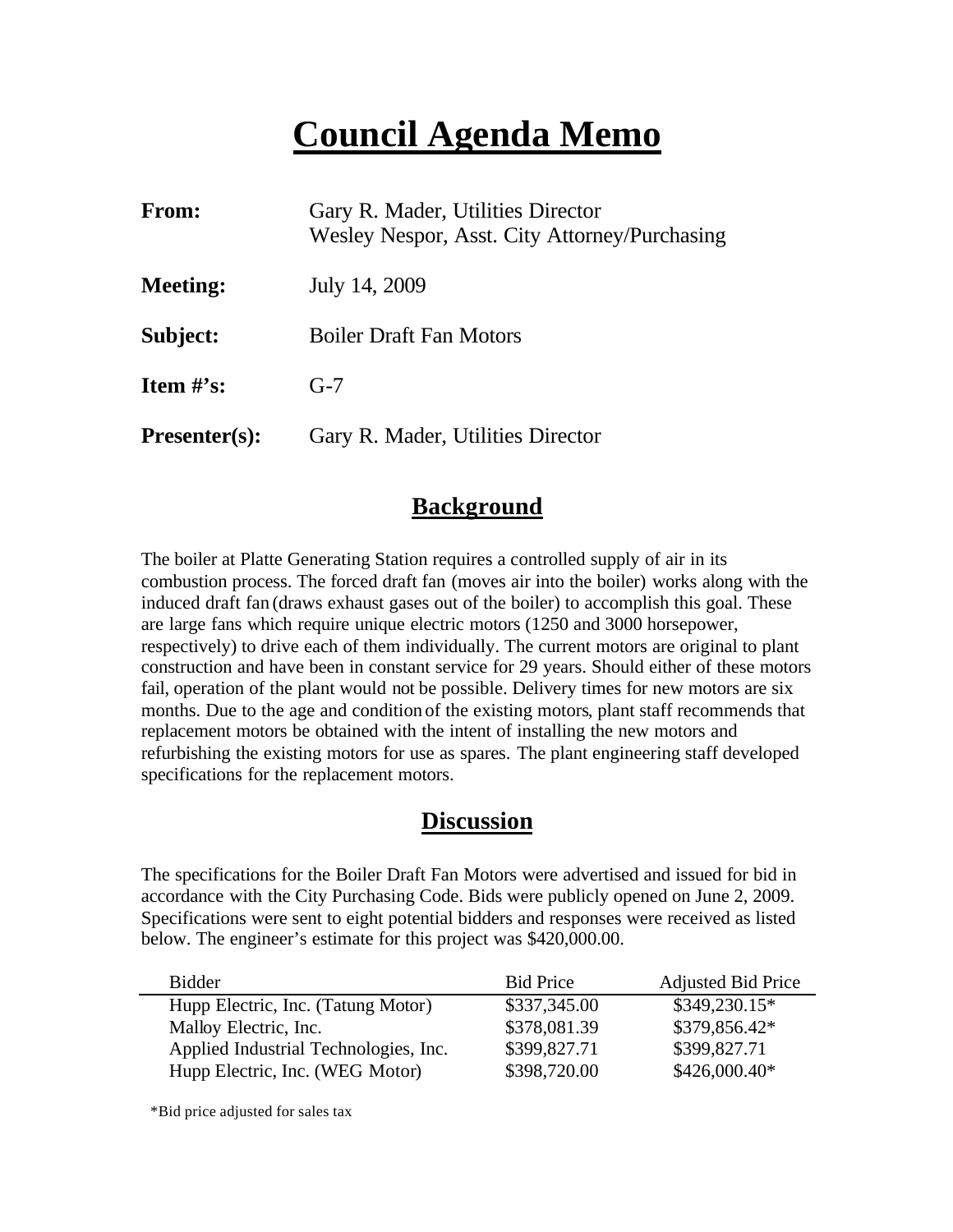The bids were reviewed by plant engineering staff. All bids meet the technical requirements of the detailed specifications. The Hupp Electric bid, Tatung Motor Option, was the "as read" low bid. During bid evaluation for sales tax computations, plant staff found the low Hupp bid contained a math error which added labor into the base bid twice. This error was confirmed by using the unit prices included in the bid. The Hupp bid price has been corrected and Nebraska sales tax added for bid comparison purposes. It is compliant with specifications and less than the engineer's estimate.

### **Alternatives**

It appears that the Council has the following alternatives concerning the issue at hand. The Council may:

- 1. Move to approve
- 2. Refer the issue to a Committee
- 3. Postpone the issue to future date
- 4. Take no action on the issue

### **Recommendation**

City Administration recommends that the Council award the Contract for Boiler Draft Fan Motors to Hupp Electric, Inc. of Cedar Rapids, IA, as the low responsive bidder, in a contract amount of \$349,230.15.

#### **Sample Motion**

Move to approve award the contract for Boiler Draft Fan Motors in the amount of \$349,230.15 from Hupp Electric, Inc., for the Boiler Draft Fan Motors as submitted.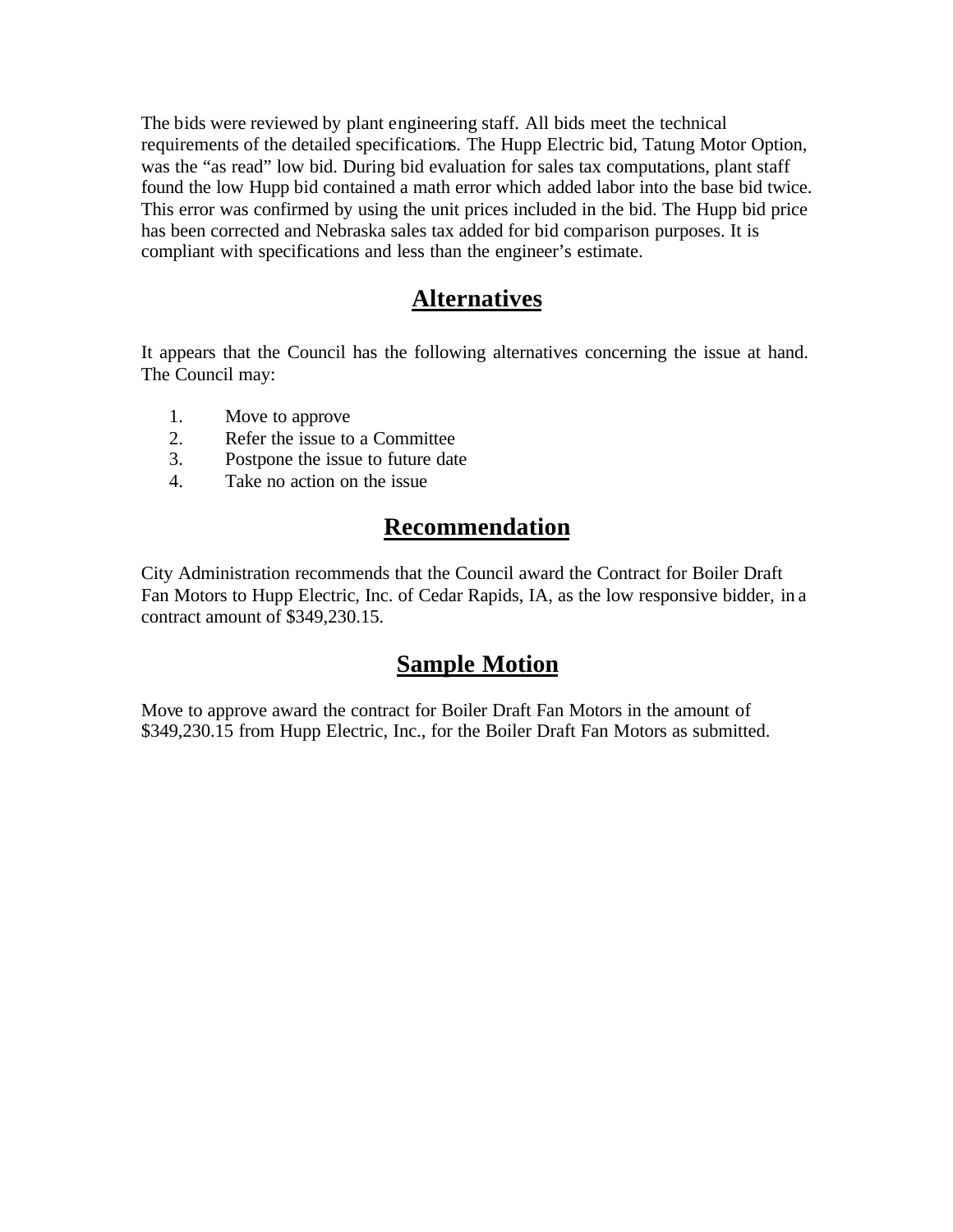#### *Purchasing Division of Legal Department* **INTEROFFICE MEMORANDUM**



Wes Nespor, Purchasing Agent

*Working Together for a Better Tomorrow, Today*

#### **BID OPENING**

| <b>BID OPENING DATE:</b>      | June 2, 2009 at 11:00 a.m.     |  |  |
|-------------------------------|--------------------------------|--|--|
| FOR:                          | <b>Boiler Draft Fan Motors</b> |  |  |
| <b>DEPARTMENT:</b>            | <b>Utilities</b>               |  |  |
| <b>ESTIMATE:</b>              | \$420,000.00                   |  |  |
| <b>FUND/ACCOUNT:</b>          | 520                            |  |  |
| <b>PUBLICATION DATE:</b>      | <b>May 9, 2009</b>             |  |  |
| <b>NO. POTENTIAL BIDDERS:</b> | 8                              |  |  |

#### **SUMMARY**

| <b>Bidder:</b>          | <b>Applied Industrial Technologies</b><br><b>Grand Island, NE</b> | <b>Malloy Electric &amp; Bearing Supply</b><br><b>Sioux Falls, SD</b> |
|-------------------------|-------------------------------------------------------------------|-----------------------------------------------------------------------|
| <b>Bid Security:</b>    | \$20,000.00                                                       | \$17,800.00                                                           |
| <b>Exceptions:</b>      | <b>None</b>                                                       | <b>Noted</b>                                                          |
| <b>Bid Price:</b>       |                                                                   |                                                                       |
| <b>Material:</b>        | \$373,670.76                                                      | \$355,006.00                                                          |
| Labor:                  |                                                                   |                                                                       |
| <b>Sales Tax:</b>       | 26,156.95                                                         | 23,075.39                                                             |
| <b>Total:</b>           | \$399,827.71                                                      | \$378,081.39                                                          |
| <b>Price Deduct for</b> |                                                                   |                                                                       |
| <b>Test Reports/</b>    |                                                                   |                                                                       |
| <b>Witness Testing</b>  | \$23,200.00                                                       | 16,520.00<br>\$                                                       |
| <b>Bidder:</b>          | <b>Hupp Electric Motors, Inc.</b>                                 | <b>Hupp Electric Motors, Inc.</b>                                     |
|                         | <b>Cedar Rapids, IA</b>                                           | <b>Cedar Rapids, IA</b>                                               |
| <b>Bid Security:</b>    | Developers Surety & Indemnity Co.                                 | Developers Surety & Indemnity Co.                                     |
| <b>Exceptions:</b>      | <b>Noted</b>                                                      | <b>Noted</b>                                                          |
| <b>Bid Price:</b>       |                                                                   |                                                                       |
| <b>Material:</b>        | \$328,345.00                                                      | \$389,720.00                                                          |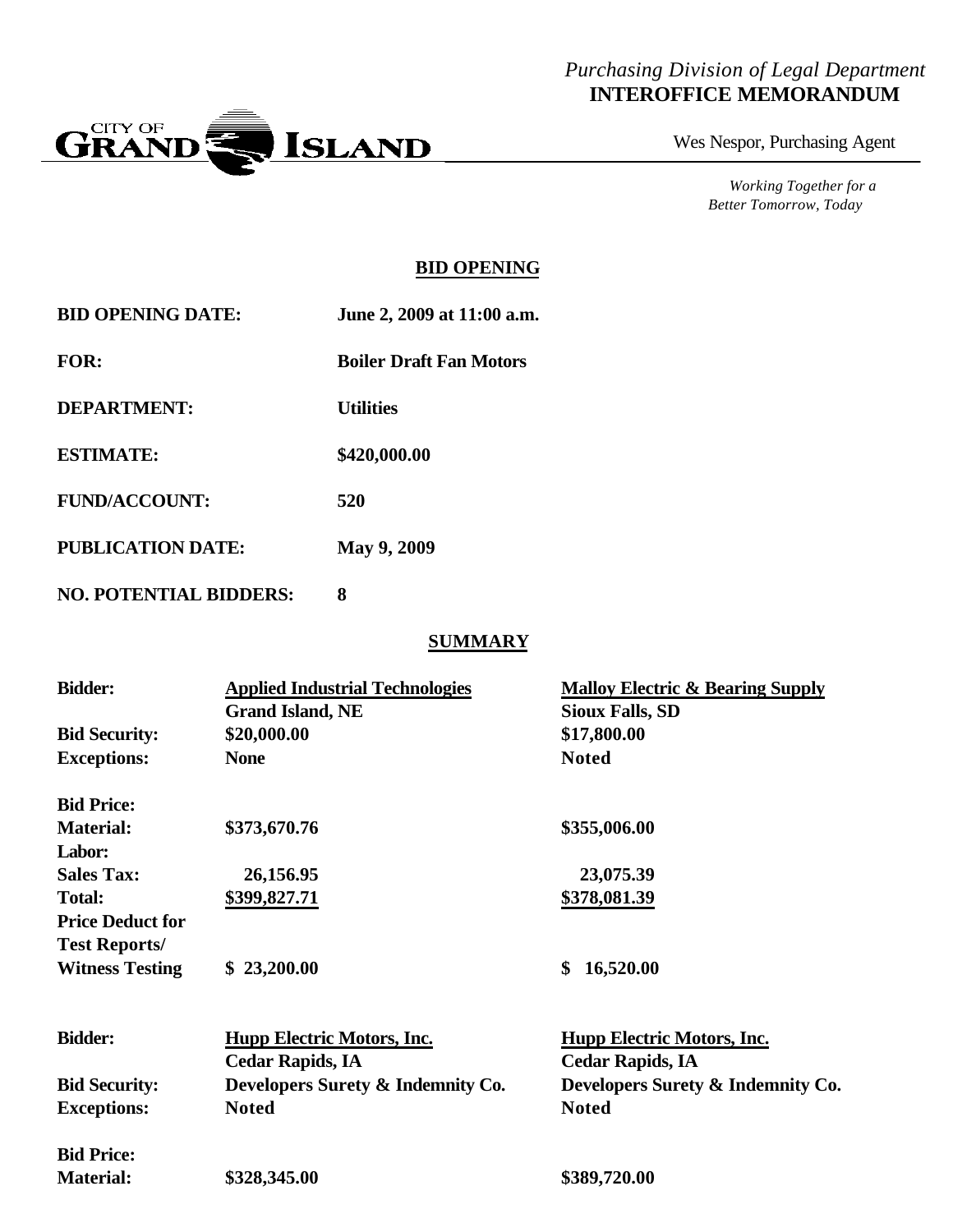Labor: 9,000.00 9,000.00 **Sales Tax:** Total: **\$337,345.00 \$398,720.00 Price Deduct for Test Reports/ Witness Testing \$ 5,700.00 \$ 17,270.00**

cc: Gary Mader, Utilities Director Bob Smith, Assist. Utilities Director Dale Shotkoski, City Attorney Wes Nespor, Purchasing Agent Rodger Zawodniak, Utilities Dept.

Jeff Pederson, City Administrator Pat Gericke, Utilities Admin. Assist.

**P1339**